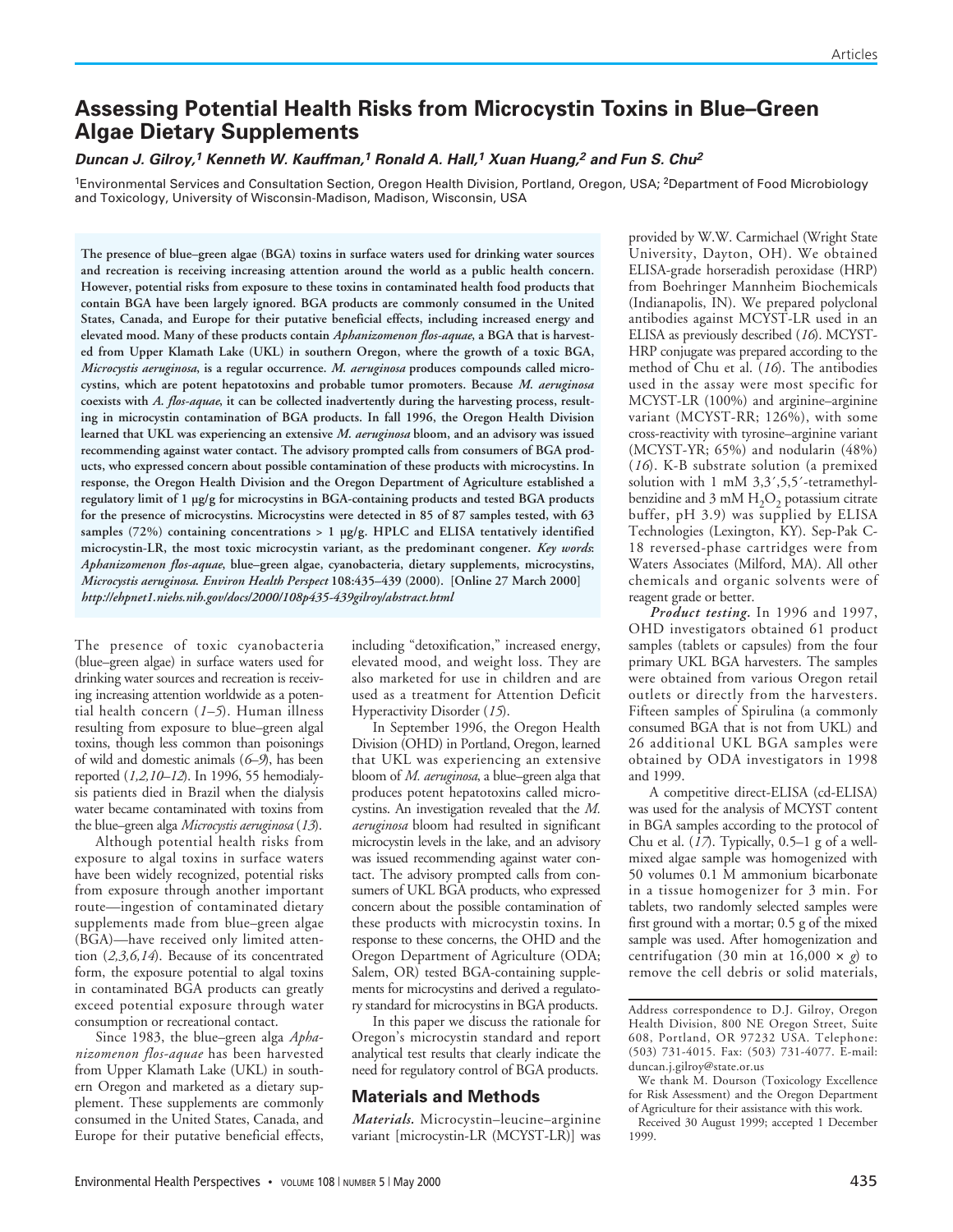we diluted the supernatant 10 and 100 times with distilled water and then subjected it to the cd-ELISA using the protocol previously described by Chu et al. (*17*). At least two analyses were performed for each sample, and triplicates were run for each analysis. The intrawell coefficient of variation of the same sample extract in the triplicates was generally < 10%. The analytical recovery of MCYST-LR added to the blank algae extract sample (1–20 µg/g) in the ELISA was > 70% (*17*).

Because of the known heterogeneous distribution of *M. aeruginosa* and microcystin toxin in lake environments (*18*) and the consequent potential implications for quality assurance of BGA products, we also tested BGA samples for microcystin homogeneity. We evaluated homogeneity in two ways: *a*) by comparing the microcystin content of a single tablet or capsule from a product container with a composite tablet/capsule from the same container; and *b*) by comparing microcystin concentrations in samples from different product containers from the same batch (i.e., those having the same batch number).

To further elaborate on the ELISA data from the BGA samples, two samples were subjected to HPLC separation and ELISA analysis of the collected fractions. We used a Sphereclone ODS C-18 reversed-phase column (4.6 mm × 25 cm; Phenomenex, Torrance, CA) and a Beckman model 100 A HPLC system (Beckman, Fullerton, CA) equipped with a 412A controller for the analysis. In a typical experiment, extracts prepared from a 3-g sample (1 g each time with 30 mL of buffer) were pooled, diluted with water (1:10), and subjected to a C-18 reversed-phase Sep-Pak column, as previously described (*17*). After washing with distilled water and 20% methanol, microcystin was eluted from the column with 3 mL 100% methanol, which was evaporated to dryness and redissolved in 0.2 mL methanol followed by 0.8 mL distilled water. The recovery of MCYST-LR in algal extract after Sep-Pak treatment was generally  $> 88\%$ , in the range of 1–63 µg/mL (*17*). For HPLC, 50 µL of this solution was diluted with 50 µL 0.02 M phosphate-buffered saline (PBS) and 10–50



**Figure 1.** ELISA standard curve for the analysis of microcystin-LR.

µL (depending on toxin concentration) of the diluted solution was injected into the column. The column was equilibrated with solvent A  $[CH<sub>3</sub>OH:H<sub>2</sub>O: TFA (20:80:0.025), vol/voll]$ at a flow rate of 1 mL/min. Five minutes after the injection of samples, we applied a gradient elution starting from 100% A to 100% B  $[CH<sub>3</sub>OH:H<sub>2</sub>O: TFA (90:10:0.025), vol/vol]$ over a period of 20 min. This was followed by solvent B for another 20 min, and finally by 100% solvent A over a period of 20 min before the next injection. Each fraction (0.5 mL/fraction) collected from the HPLC column was diluted (1:1000) with PBS and then subjected to the ELISA.

*Derivation of a maximum allowable concentration for microcystins.* We used established risk assessment methodology (*19*) to develop a tolerable daily intake (TDI) and a maximum allowable concentration for microcystins in BGA products. The TDI was based on a no-observed-adverse-effect level (NOAEL) for microcystin-LR in mice (*20*) with the application of standard uncertainty factors (UFs) (*19*). The approach is similar to that used recently by Health Canada (*21*) and the World Health Organization (*22*) to develop guideline levels for microcystins in drinking water.

### **Results**

*ELISA standard curve.* A typical standard curve for ELISA analysis of MCYST-LR is shown in Figure 1. Although the standard curve covered a range from 0.02 to 5.0 ng/mL, data within the linear range of the curve (0.05–1.0 ng/mL) were the most accurate. Initial screening found that 1:10 and 1:100 PBS dilutions were sufficient for most samples to fall within the linear range. All diluted sample solutions were again subjected to ELISA to ensure that the data were within the linear range.

*Product testing.* Analytical results for microcystins in BGA products collected between 1996 and 1999 are shown in Table 1. The average MCYST levels in the samples collected by OHD investigators from the four primary harvesters in 1996 and 1997 ranged from 2.15 to 10.89 µg/g.

Microcystin concentrations in ODA samples collected in May 1998 were generally similar to OHD sampling results. Lower concentrations were observed in samples collected in January 1999.

We observed differences between individual and composite samples from the same BGA product containers, although in most cases (21 of 29) the variation was  $<$  30% (data not shown). Three samples showed substantial variation (53, 76, and 99%), indicating that microcystin heterogeneity can occur in some BGA products. We observed similar results when we compared microcystin concentrations in different product containers from the same batch (Table 2). Variation of the paired analyses ranged from 13 to 63%. The largest variation (0.3 and 0.78 µg/g) was found in batch sample 4, which had levels close to the present ELISA detection limit. In the other paired samples the variation was < 30%; however, a third sample from one batch (batch 5) showed a markedly lower microcystin concentration than the two other samples (< 0.04 µg/g as compared to 3.02 and 4.41 µg/g), again indicating that microcystin heterogeneity can occur in BGA products.

Two algal samples were subjected to HPLC–ELISA. Results of a representative activity profile of the 0.5 mL fractions are shown in Figure 2. Figure 2B shows a major inverse peak with a retention time of 25 min and a minor inverse peak with a retention time of 21.4 min when 10 µL BGA extract (15 mg BGA) was injected and anti-MCYST-LR antibodies were used in the ELISA. The injection of standard MCYST-LR and MCYST-RR separately into the column resulted in single inverse peaks with retention times of 25 and 22 min, respectively (data not shown), which is consistent with our earlier studies (*23*). Thus, in terms of activity, we identified the large inverse peak in the ELISA-HPLC chromatogram as MCYST-LR and the minor inverse peak as MCYST-RR. Using the ELISA standard curve, we estimated the MCYST-LR concentration in each fraction; the results are shown in Figure 2A (positive peak). The

**Table 1.** Microcystin concentrations in UKL blue–green algae dietary supplements.*<sup>a</sup>*

|             | Harvester           |                      |                                      |                                      |  |  |
|-------------|---------------------|----------------------|--------------------------------------|--------------------------------------|--|--|
| Sample date |                     | B                    |                                      | D                                    |  |  |
| 1996        | $10.06 + 7.42^b$    | $5.68 \pm 4.83$      | $2.15 \pm 1.81$                      | $2.73 \pm 3.32$                      |  |  |
|             | $(2.5 - 18.4; 8)^c$ | $(0.04 - 16.36; 14)$ | $(0.36 - 3.76; 4)$                   | $(0.16 - 7.84; 6)$                   |  |  |
| 1997        | $10.89 \pm 5.37$    | $6.67 \pm 5.64$      | $2.60 \pm 2.89$                      | $4.30 + 2.24$                        |  |  |
|             | $(0.22 - 15.2; 6)$  | $(0.41 - 16.44; 10)$ | $(0.16 - 7.96; 8)$                   | $(1.26 - 6.79; 5)$                   |  |  |
| 1998        | 1642 <sup>d</sup>   | е                    | $1.76 \pm 2.29$<br>$(0.3 - 6.38; 6)$ | $7.46 \pm 2.16$<br>$(3.83 - 9.1; 5)$ |  |  |
| 1999        | $2.65 \pm 2.81$     | $2.00 \pm 1.90$      | $0.43 \pm 0.44$                      | 2.38                                 |  |  |
|             | $(0.4 - 6.58; 4)$   | $(0-4.14; 5)$        | $(0 - 0.87; 3)$                      | $(0-4.75; 2)$                        |  |  |

*<sup>a</sup>*Samples were obtained by the OHD (Nov–Dec 1996 and Aug–Dec 1997) and by the ODA (May 1998 and January 1999). *<sup>b</sup>*Values are means ± SD; microcystin concentration is given in micrograms per gram. *c*Values in parentheses are range and number (*n*) of samples analyzed. *d*Only one sample was analyzed. *e*No sample was analyzed.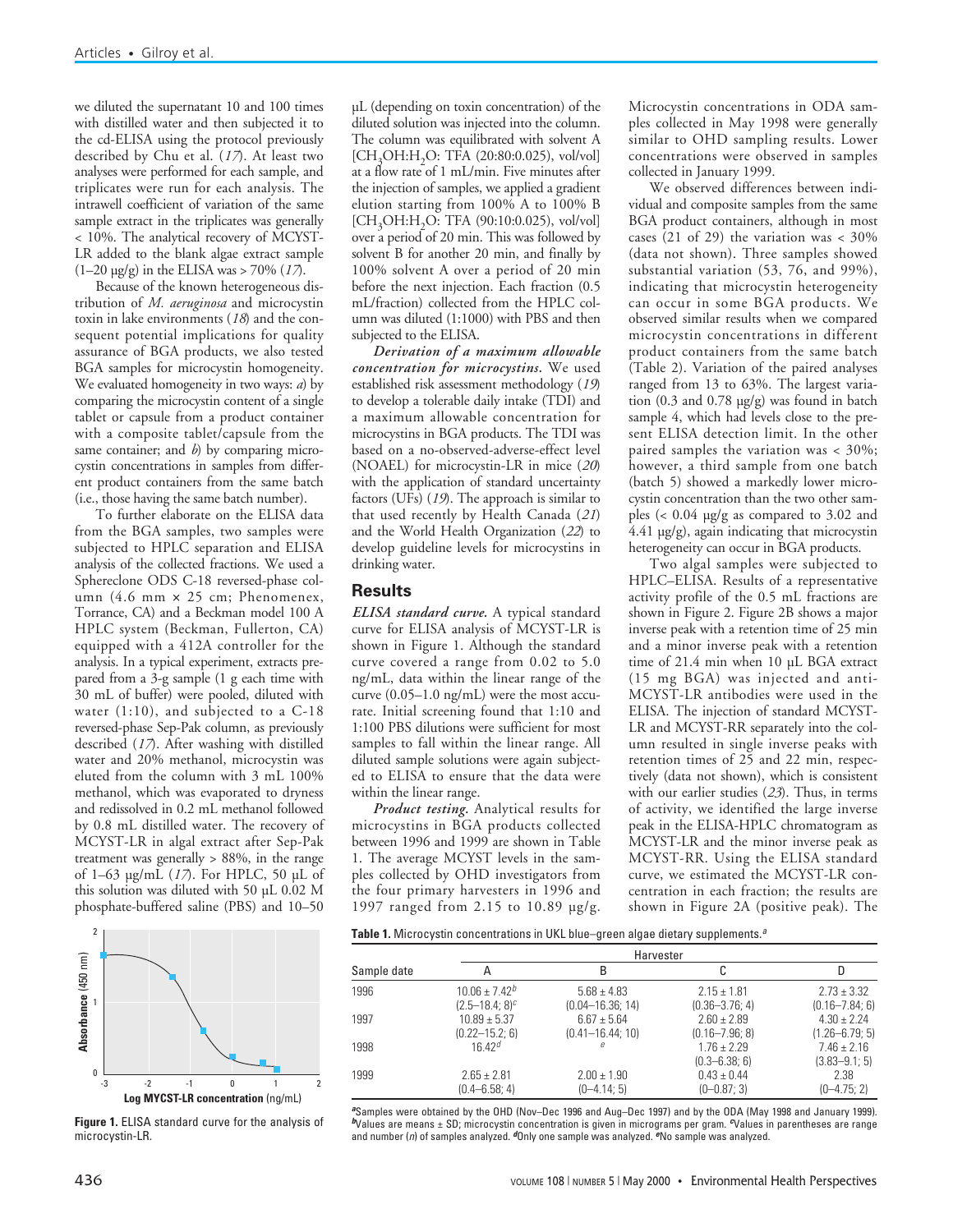total concentration of MCYST-LR in this peak was estimated at 21 ng. Because the antibody has a higher cross-reaction with MCYST-RR (126%) than with -LR (100%), the -RR peak appears to be large; however, the actual amount, estimated as MCYST-LR, was much less (approximately 1.8 ng). Thus, even though MCYST-RR was present, > 90% of the microcystin was the -LR variant. Similar data were obtained for the other sample, which also contained predominantly -LR (24.2 ng) with small amounts of -RR (1.0 ng).

These results are consistent with previous work by others (*24*) using amino acid analysis and mass spectrometry that showed the predominant microcystins in UKL BGA are MCYST-LR and MCYST-LA. MCYST-LA has very little (< 2%) cross-reactivity with the MCYST-LR antibody (*16*). Because the toxic potency of MCYST-LA and MCYST-LR is believed to be similar (*25,26*), it is likely that use of the ELISA for analyzing microcystins in BGA products underestimates the presence of toxic microcystins to some extent.

Mean MCYST-LR concentrations in Spirulina products obtained by ODA investigators in May 1998 and January 1999 were 0.15 and 0.52 µg/g, respectively (Table 3). Although the average microcystin concentrations were low, one sample contained 2.12 µg/g.

*Microcystin TDI and regulatory standard.* We derived the microcystin TDI by applying three 10-fold UFs to the MCYST-LR NOAEL of 40 µg/kg-day established by

**Table 2.** Microcystin concentrations in two UKL blue–green algae samples from each of six batches.

| Batch no. | $MCYST(\mu q/q)$ | Mean | SD   | %     |
|-----------|------------------|------|------|-------|
|           | 3.56; 2.69       | 3.13 | 0.62 | 19.81 |
| 2         | 10.42: 6.98      | 8.70 | 2.43 | 27.93 |
| 3         | 3.02:2.52        | 2.77 | 0.35 | 12.64 |
| 4         | 0.78:0.30        | 0.54 | 0.34 | 62.96 |
| 5         | 3.02: $4.41a$    | 3.72 | 0.98 | 26.34 |
| 6         | 6.02:7.22        | 6.62 | በ 85 | 1284  |

*<sup>a</sup>*The MCYST concentration in a third sample from this batch, obtained by the ODA in January 1999, was below the detection limit  $\left( < 0.04 \right.$  µg/g).

40

30

20

Toxin concentration (ng/mL)

10 0 **Toxin concentration** (ng/mL)

 $\overline{0}$ 

Fawell et al. (*20*), as follows: a 10-fold factor for extrapolation from animal studies to humans; a 10-fold factor for varying susceptibility in the human population; and a 10 fold factor to account for *a*) subchronic to chronic extrapolation; *b*) evidence for tumor promotion; and *c*) database inadequacies (e.g., the lack of a reproductive study).

Thus, a 1,000-fold total UF was applied to the NOAEL of 40 µg/kg-day to give a TDI of 0.04 µg/kg-day. Applying this result to a 60-kg adult results in 0.04  $\mu$ g/kg-day  $\times$  60 kg  $= 2.4$  µg/day. Assuming a 2-g/day BGA consumption rate (based on product literature and discussions with BGA producers and consumers),  $2.4 \mu g/day + 2 g BGA/day = 1.2$  $\mu$ g/g  $\approx$  1.0  $\mu$ g/g. Thus, for adults, a safe level for microcystins in BGA products was determined to be 1 µg/g. This level was adopted by the ODA as a regulatory standard for BGA products on 23 October 1997.

## **Discussion**

Exposure to microcystins and other cyanobacterial toxins through the ingestion of contaminated water or recreational contact is receiving increasing attention around the world as a public health concern (*1–5*). Several countries (*20,21,27*), and recently the World Health Organization (*22*), have made recommendations regarding safe algal toxin levels in drinking water and surface waters used for recreation. In contrast, potential health risks from exposure to toxins in health food products made from BGA have received little attention (*2,3,6,14*). (Health Canada issued an advisory for microcystins in BGA products on 5 May 1999.) Although the BGA in many health food products is produced under cultured conditions—where the growth of toxin-producing cyanobacteria can, at least the-oretically, be controlled—the BGA in products from UKL are harvested from an open environment where the growth of the toxic BGA *M. aeruginosa* is a regular occurrence. Because *M. aeruginosa* coexists with *A. flos-aquae*, the target BGA, it can be collected inadvertently during the



**Figure 2.** HPLC–ELISA of microcystins in a BGA sample. The flow rate of HPLC was 1.0 mL/min. Fractions (0.5 mL/tube) were collected from the HPLC column and analyzed by ELISA. (*A*) The actual MCYST concentrations in each fraction, as determined by ELISA. (*B*) The inverse peak generated by plotting the absorbance readings for each fraction obtained from ELISA against the retention time.

harvesting process, resulting in contamination of BGA products.

In fall 1996, a large bloom of *M. aeruginosa* in UKL prompted the OHD and the ODA to establish a regulatory limit for microcystin toxins in BGA products and to test these products for the presence of microcystin toxins. Using established risk assessment methodology, OHD investigators derived a safe microcystin level of 1 µg/g in BGA products. This level was adopted as a regulatory standard by the ODA on 23 October 1997 for BGA products sold in Oregon. The level is directly comparable to the 1 µg/L drinking water guideline level (based on a daily water intake of 2 L) recently promulgated by the World Health Organization (*22*). Analysis of UKL BGA products using ELISA found microcystins in 85 of the 87 products tested, with levels ranging up to 16.4 µg/g. Sixtythree samples (72%) had microcystin concentrations > 1 µg/g. HPLC separation and ELISA analysis of selected samples showed that the predominant microcystin (> 90%) was MCYST-LR, which is considered the most toxic microcystin variant.

Because of the known hepatotoxic potency of microcystins, the presence of these toxins in food products is cause for concern. The toxicity of microcystins has been extensively studied (*27–31*). After ingestion, microcystins are actively taken into the portal circulation from the digestive tract and rapidly cleared from the plasma via active transport into hepatocytes (*32–35*). Once inside hepatocytes, microcystins tightly bind and inhibit protein phosphatase 1 and 2A (PP1 and PP2A), resulting in the hyperphosphorylation of cellular proteins with critical roles in the maintenance of cell structure and function (*31–34,36*). Acute exposure to high microcystin doses results in severe damage to the hepatocyte cytoskeleton, causing morphologic changes in hepatocytes and sinusoids and, ultimately, intrahepatic hemorrhage and hypovolemic shock (*7,14,28*).

Although less is known about the possible health effects from exposure to lower doses of microcystins, there is increasing concern that chronic exposure to low levels may also pose a significant health risk. Potential tumor promotion is a primary concern (*14,29,37–39*). Microcystins are believed to promote tumor formation through the inhibition of PP1 and PP2A, which are integrally

**Table 3.** Microcystin concentrations in Spirulina blue–green algae dietary supplements.*<sup>a</sup>*

| Sample date | $MCYST(\mu q/q)$                         |  |  |
|-------------|------------------------------------------|--|--|
| 1998        | $0.15 \pm 0.08^{b} (0.06 - 0.32; 8)^{c}$ |  |  |
| 1999        | $0.52 \pm 0.77$ (0.0-2.12; 7)            |  |  |

*<sup>a</sup>*Samples collected by the ODA (May 1998 and January 1999). *b*Values are means ± SD. *c*Values in parentheses are range and number (*n*) of samples analyzed.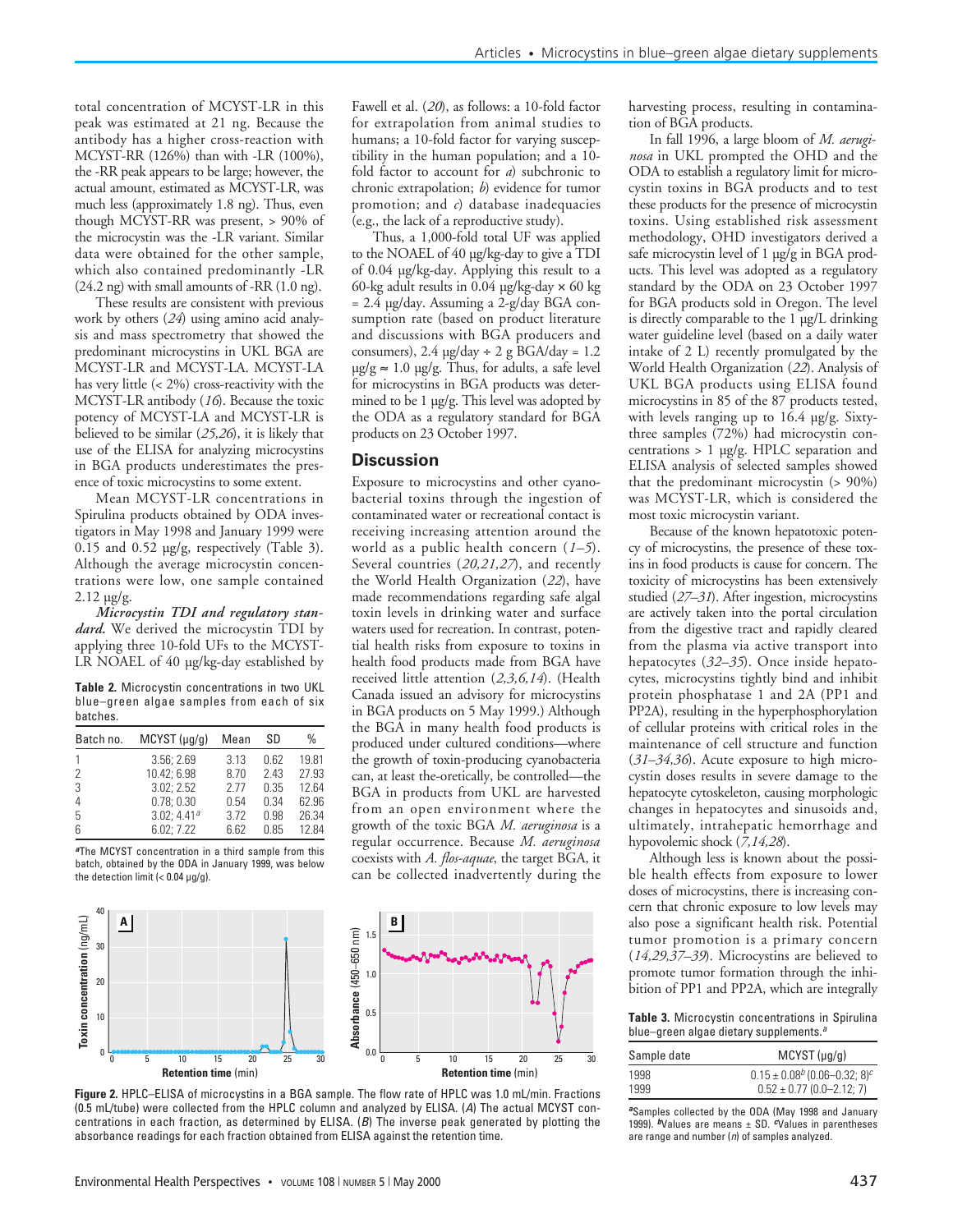involved in cell-cycle regulation (*14,29,39*). This mechanism of tumor promotion has been well characterized in the diarrhetic shellfish poison toxin okadaic acid (*39,40*). Evidence for tumor promotion by microcystins has been provided in animal (*30,38,39*) and epidemiologic (*14,39,41–43*) studies. Recent work suggests that the high incidence of primary liver cancer in China may be due, in part, to chronic exposure to microcystins in drinking water (*39,41–43*).

Continuous low-level exposure to microcystins may also result in hepatic accumulation. Studies have shown that, once taken up by the liver, microcystin excretion occurs very slowly (*31,34,35*). Bioaccu-mulation of microcystins has been demonstrated in laboratory animals (*31*) and in aquatic vertebrates and invertebrates (*44*). These results raise concerns that long-term exposure to even very low levels of microcystins may be significant, and could ultimately result in liver cancer and other liver diseases.

Although it is widely recognized that exposure to microcystins in drinking water represents a significant health risk, the potential for microcystin exposure may be substantially greater for consumers of BGA products. Because *M. aeruginosa* blooms are seasonal events, microcystin concentrations in surface waters tend to be sporadic, thus allowing for regular clearing of microcystins from the liver and recovery from possible injury. However, BGA for use in dietary supplements is harvested during the bloom season and is then processed and distributed all year. Thus, if the BGA is contaminated with microcystins, the toxin exposure is continuous throughout the year. In addition, the intake of toxins from drinking water is naturally limited by water consumption rates (average 1.5–2 L/day), whereas there is virtually no limit to how much BGA can be consumed. Users of these products have reported consumption rates of as much as 20 g/day. Thus, potential exposure to microcystin toxins in BGA products is much greater than exposure through drinking water.

Concerns regarding the potential microcystin contamination of UKL BGA products also raised concerns about the safety of other BGA products, including those containing Spirulina. Spirulina is a commonly consumed BGA that is grown under cultured conditions (*3*). Contamination of UKL BGA products occurs because the BGA is harvested from an open lake environment where other cyanobacteria can grow freely; thus, it would be expected that contamination of Spirulina and other cultured BGA would be less likely. The present test results, showing low levels of microcystins in Spirulina products, appear to support this conclusion. However, although cultured growing conditions provide the

opportunity for careful monitoring and control of toxic algal growth, there is no guarantee that such monitoring and control actually occurs. Without clear regulatory standards for microcystins and other potential contaminants, the purity of any BGA product cannot be assured.

Some BGA harvesters have reportedly made an effort to reduce the microcystin content of their products. The lower microcystin levels in the ODA January 1999 sampling (Table 1) suggest that the industry may be having some success in this regard. However, environmental conditions at UKL in 1997 and 1998 were less conducive to *M. aeruginosa* growth than conditions in 1996, and it is possible the decreased microcystin levels are due, at least in part, to reduced *M. aeruginosa* growth.

A key element for ensuring the safety of BGA products is adequate product testing and batch characterization. The distribution of *M. aeruginosa* and microcystin toxin in lakes can be markedly variable both temporally and spatially (*18*). Results in Table 1 clearly indicate a wide range of MCYST in the samples analyzed. It is likely this variation is due largely to seasonal differences. Routine testing has shown that MCYST levels in BGA products varies greatly with the time of harvest (*45*). For example, BGA harvested during periods of heavy *M. aeruginosa* blooms (July–September) contains the highest levels of toxins, whereas MCYST levels in BGA harvested in the late fall (October–November) is generally very low. In addition to temporal factors, the microcystin content in BGA products may also be influenced by spatial variability. In the present study, a comparison of microcystin concentrations in individual and composite samples from the same BGA product containers found that in most cases the variation was < 30%; however, because preliminary data showed differences within some product samples of up to 99%, we further investigated the potential for batch heterogeneity. A comparison of two samples from each of six different batches found unremarkable differences in most of the samples, but found a large difference (> 100%) in one sample.

Historically, batch designations by the UKL BGA industry have been somewhat arbitrary and have differed significantly among harvesters. In some cases, harvesters have relied on a single microcystin analysis for each batch, assuming batch homogeneity. The present findings suggest that batch homogeneity cannot always be assumed, and underscore the need for adequate batch characterization. Overall, these results indicate that microcystin contamination of BGA products can be variable, and that regular monitoring, extensive testing, and thorough batch mixing is necessary to ensure the safety of BGA products.

BGA products and other dietary supplements are regulated by the U.S. Food and Drug Administration (FDA) under the 1994 Dietary Supplement Health and Education Act (DSHEA) (*46*). Under this law, the manufacturers of dietary supplements can market their products without having to demonstrate the product's safety to the FDA (*47–49*). Once a dietary supplement is marketed, the FDA cannot take action against a product unless it can demonstrate that the product is unsafe (*49,50*). For information regarding the safety of dietary supplements, the FDA relies heavily on reports to its MedWatch program (*51*). Although this program provides useful information to the FDA, it has several limitations. It is a passive system, and thus only a small percentage of adverse events are recorded. It is also more useful for identifying short-term overt effects (e.g., cardiac arrest associated with ephedrine-containing products) than long-term effects such as liver cancer and other chronic diseases. It is also likely that many potentially adverse events go unrecognized. For example, one reported effect of low-level exposure to microcystins is gastrointestinal (GI) disturbance (*2,3,5*), and GI disturbance is apparently a fairly common experience of BGA consumers. MedWatch has received several reports of nausea, vomiting, and diarrhea associated with BGA consumption (*51*). Although GI disturbance is acknowledged by the BGA industry as a potential consequence of BGA consumption, it is attributed to "detoxification" of the body.

Many consumers of dietary supplements and other alternative health care products assume that these products could not be sold without the absolute assurance of safety. Unfortunately, because of the regulatory limits on the FDA that are imposed by the DSHEA, this is not the case. As our work with UKL BGA demonstrates, the dietary supplement industry is largely self-regulated, and assuming that these products are entirely safe may not, in fact, be a safe assumption.

#### **REFERENCES AND NOTES**

- 1. Lambert TW, Holmes CFB, Hrudey SE. Microcystin class of toxins: health effects and safety of drinking water supplies. Environ Rev 2:167–186 (1994).
- 2. Carmichael WW, Falconer IR. Diseases related to freshwater blue-green algal toxins, and control measures. In: Algal Toxins in Seafood and Drinking Water (Falconer IR, ed.) London:Academic Press, 1993;187–209.
- 3. Chorus I, Bartram J, eds. Toxic Cyanobacteria in Water: A Guide to Their Public Health Consequences, Monitoring, and Management. London:St. Edmundsbury Press, 1999.
- 4. Lawton LA, Codd GA. Cyanobacterial (blue-green algal) toxins and their significance in UK and European waters. J Chartered Inst Water Environ Manage 5:460–465 (1991).
- Falconer IR. An overview of problems caused by toxic